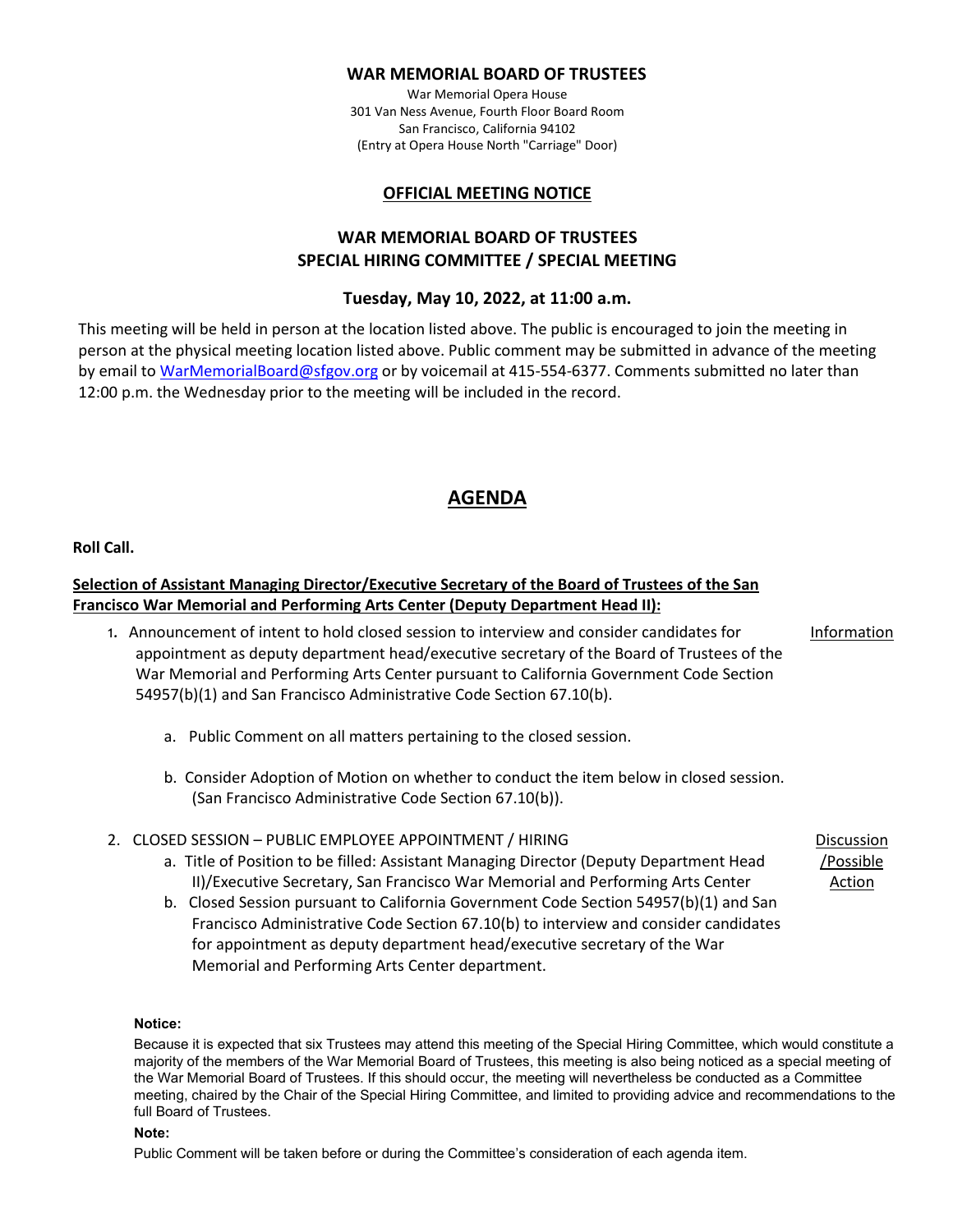## 3. Reconvene in Open Session.

- a. Vote to elect whether to disclose any or all discussions held in closed session [San Francisco Administrative Code Section 67.12(a)].
- b. Report on any action taken in closed session [Government Code Section 54957.1(a)(5) and San Francisco Administrative Code Section 67.12(b)(4)].

## **Adjournment.**

**Note:** There will be an opportunity for public comment on each agenda item.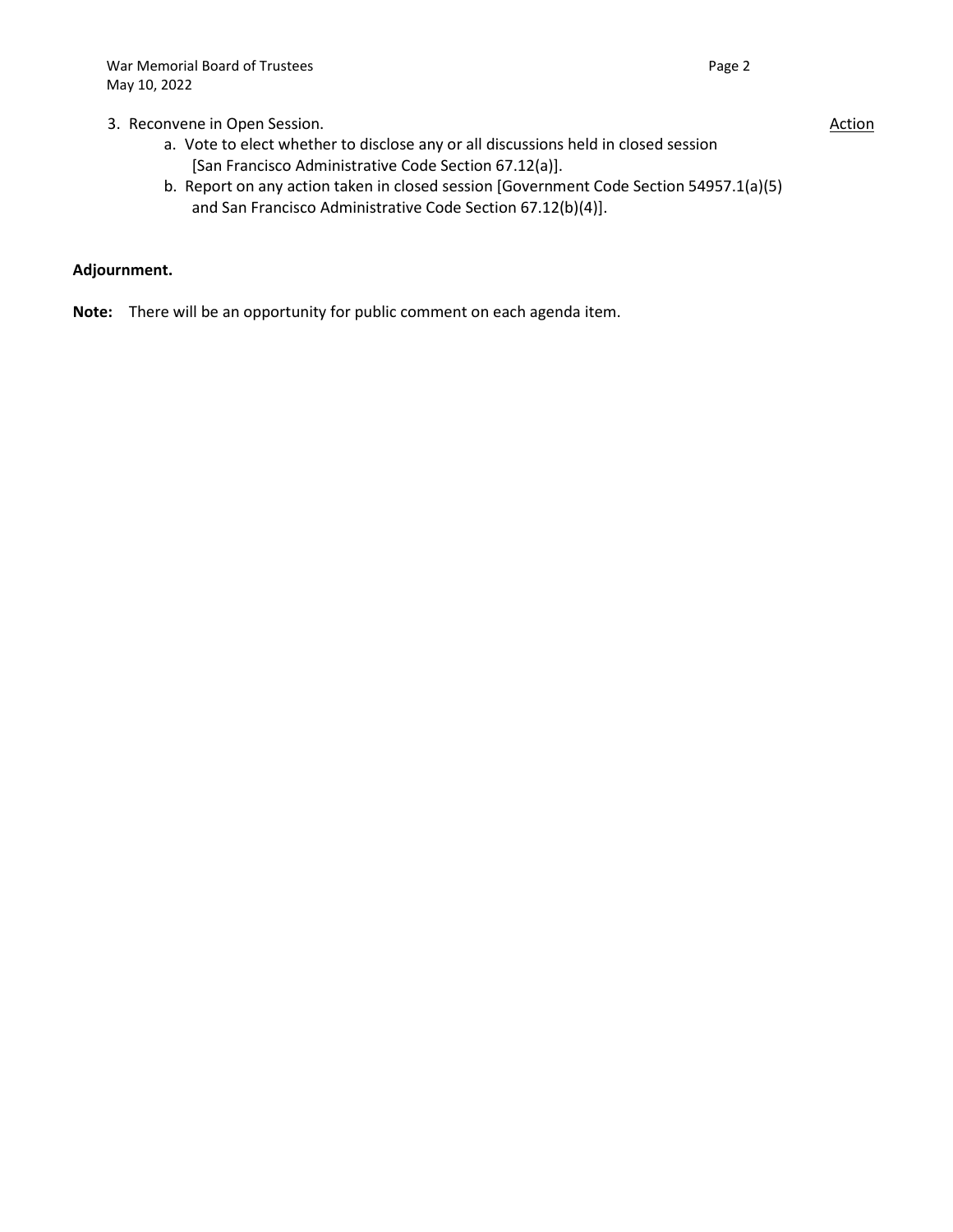# **San Francisco War Memorial and Performing Arts Center**

**DEPARTMENT REPRESENTATIVES**

**BOARD OF TRUSTEES SPECIAL HIRING COMMITTEE**

John Caldon, Managing Director

| Thomas E. Horn, President       |  |
|---------------------------------|--|
| Gorretti Lo Lui, Vice President |  |
| <b>Brenda Wright</b>            |  |

Telephone: (415) 621-6600 FAX: (415) 621-5091 **Interested persons unable to attend this meeting may submit written comments regarding agenda items which will be distributed to Trustees and made part of the official public record.**

Materials accompanying agenda items are available for inspection and copying on our website *sfwarmemorial.org* and during regular office hours at the War Memorial office, located at 401 Van Ness Avenue, Suite 110, San Francisco, CA 94102. Any materials distributed to the members of the War Memorial Board of Trustees within 72 hours of the meeting or after the agenda packet has been delivered to the members are available for inspection at the above-mentioned War Memorial office during regular business hours, on our website, or at the meeting.

The ringing and use of cell phones, pagers, and similar sound-producing electronic devices are prohibited at this meeting. The President may order the removal from the meeting room of any person responsible for the ringing or use of a cell phone, pager, or similar sound-producing electronic device.

In order to assist the City's efforts to accommodate persons with severe allergies, environmental illness, multiple chemical sensitivity, or related disabilities, attendees at public meetings are reminded that other attendees may be sensitive to various chemical based products. Please help the City accommodate these individuals.

Individuals and entities that influence or attempt to influence local policy or administrative action may be required by the San Francisco Lobbyist Ordinance [SF Campaign & Governmental Conduct Code §2.100 – 2.160] to register and report lobbying activity. For more information about the Lobbyist Ordinance, please contact the Ethics Commission at 25 Van Ness Avenue, Suite 220, San Francisco, CA 94102, telephone (415) 252-3100; fax (415) 252-3112; e-mail [ethics.commission@sfgov.org](mailto:ethics.commission@sfgov.org) and web site sfethics.org.

#### **ACCESSIBLE MEETING POLICY**

Per the Americans with Disabilities Act and the Language Access Ordinance, Chinese, Spanish, and/or American Sign Language interpreters will be available upon request. Additionally, every effort will be made to provide a sound enhancement system, meeting materials in alternative formats, and/or a reader. Requesting accommodations at least 72 hours in advance will help ensure availability. Minutes may be translated after they have been adopted by the Board. For all these requests, please contact the War Memorial Office at least 72 hours before the meeting at 415/621-6600. Late requests will be honored if possible. The hearing room is wheelchair accessible.

Según lo exige la Ley sobre Estadounidenses con Discapacidades (Americans with Disabilities Act) y la Ordenanza de Acceso a Idiomas (Language Access Ordinance), los servicios de interpretación en chino, español y para el lenguaje de signos estarán disponibles a petición. Además, se hará todo el esfuerzo posible para tener disponible un sistema de sonido adecuado, los materiales de la reunión en formatos alternativos y un lector. Solicite las acomodaciones por lo menos 72 horas por adelantado para asegurar su disponibilidad. Las minutas se pueden traducir tras la aprobación de la Comisión. Para pedir estos servicios, comuníquese con la administración de War Memorial, por lo menos 72 horas antes de la reunión, llamando al (415) 621-6600. Las solicitudes tardías serán consideradas de ser posible. La sala de audiencias es accesible a sillas de ruedas.

根 據《美 國 殘 疾 人 士 法 案 》(Americans with Disabilities Act)和《語言 服 務 條 例 》(Language Access Ordinance), 中文、西班牙語, 和/ 或 美 國 手 語 傳 譯 員 在 收 到 要 求 後 將 會 提 供 傳 譯 服 務。 另 外, 我 們 將 盡 力 提 供 擴 音 設 備,同 時 也 將 會 提 供 不 同 格 式 的 會 議 資 料,和/ 或 提 供 閱 讀 器。此 外 翻 譯 版 本 的 會 議 記 錄 可 在 委 員 會 通 過 後 提 供。上述 的 要 求, 請 於 會 議 前 最 少 72 小 時 致 電 415/621-6600 向 War Memorial 辦 公室 提 出。 提前至少72小時作出調適請求, 有助於確保獲取到該服務。 逾 期 提 出 的 請 求, 若 可 能 的 話, 亦 會 被 考 慮 接 納。 聽 證 室 設 有 輪 椅 通 道。